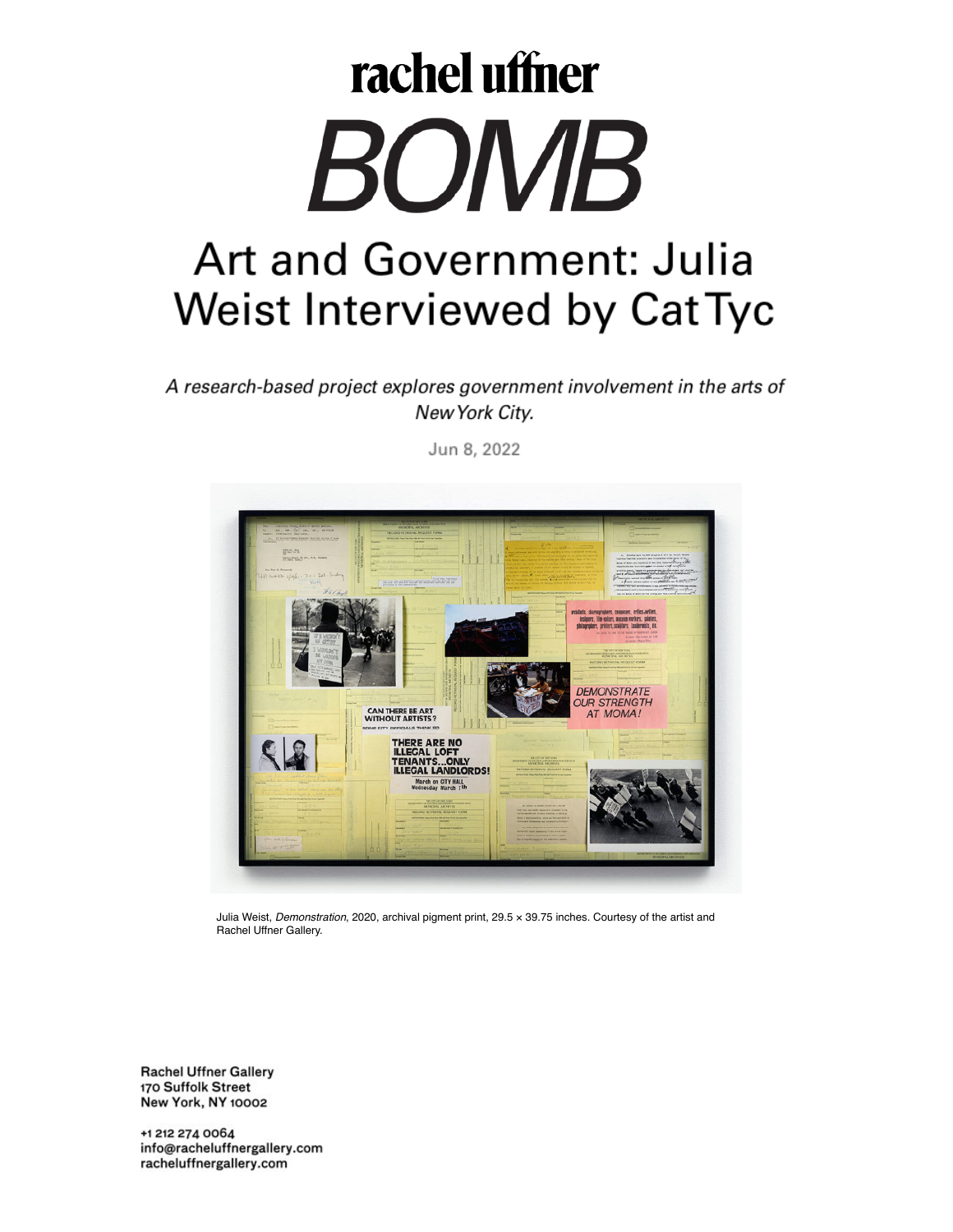My first awareness of Julia Weist's work was through her brother, Nicholas, who championed her interdisciplinary, research-based practice and thought we would have much to talk about. As a proponent of nontraditional paths in artmaking, I was grateful to be able to spend an afternoon with Weist in her incredibly organized studio in Catskill, New York, where we discussed the various elements of her current exhibition, Governing Body, at Rachel Uffner Gallery.

I am moved by the excavation in this work to draw attention to the underexamined analysis of the artist's role in a society.

—Cat Tyc

#### Cat Tyc

Can we start by having you describe what's in Governing Body?

#### Julia Weist

I am exhibiting a suite of works in a variety of different mediums that all deal with the relationship between artists and government, or, perhaps more broadly, how the government tries to understand both artists and the artwork that they make and their role in civic life and public life.

#### CT

What sparked this interest in the relationship between artists and government?

#### JW

I was very fortunate to be given a really unique opportunity to access New York City's municipal government during a residency program called Public Artists in Residence, which is an initiative of the Department of Cultural Affairs and inspired by Mierle Laderman Ukeles's pioneering work as an artist-in-residence at the Department of Sanitation beginning in the late 1970s.

**Rachel Uffner Gallery** 170 Suffolk Street New York, NY 10002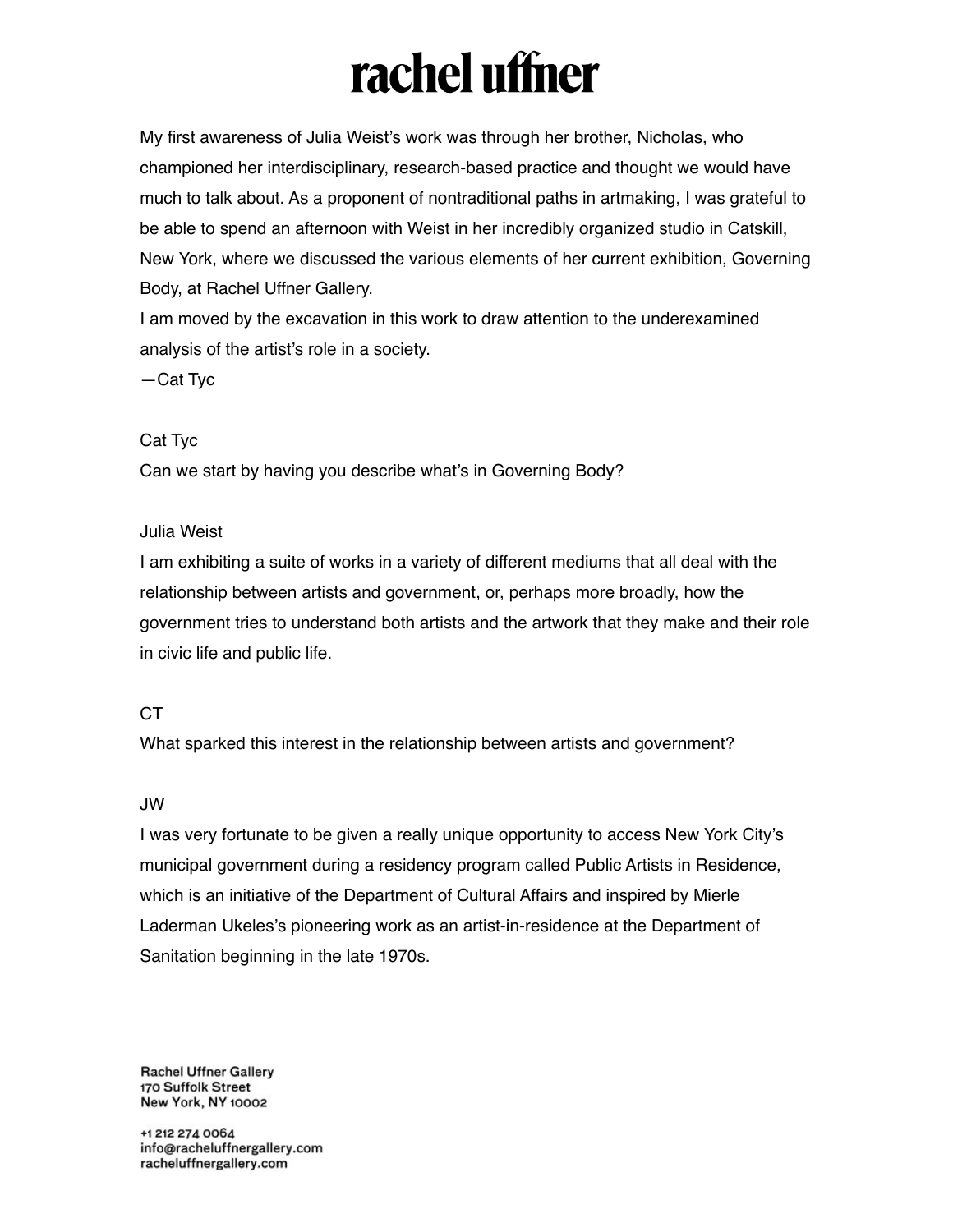I was selected in 2019 to be the Public Artist in Residence for the Department of Records and Information Services, which is called DORIS for short. I spent a year embedded within DORIS, working with its sixty-five employees and doing extensive independent research. I experienced being an artist within government while also researching other moments during the past one hundred years when artists and government have rubbed shoulders.

#### CT

So when you first came to this residency, what were you thinking about, or what was your intention for these archives?

#### JW

Throughout my practice, I find ways that I can integrate myself into systems. This residency was actually really perfect for the way that I work and the way that I think, and it was the ideal venue through which to circulate my work.

When I began my residency period, I wasn't sure specifically how my project would unfold. The department was very generous in giving me space. With a lot of opportunities, artists are expected to come in with a proposal and execute on day one without having space for the interrogation, experimentation, and research that makes the best work. I noticed very quickly in the archive's material that certain conditions of living in the city, not just for artists but for all residents, have persisted for hundreds of years. And I thought that was so fascinating, and it made me feel connected to New Yorkers of yesteryear and from all walks of life. I wondered if I could find where artists appeared in the collection and how they're documented by government records.

So I started in the records from the 1600s, but I very quickly realized that my interest was much more contemporary. I found the first reference I could to an artist in the DORIS collection. It was someone petitioning for a burgher right which was essentially an early form of colonial citizenship within New York City—a privilege not available to

**Rachel Uffner Gallery** 170 Suffolk Street New York, NY 10002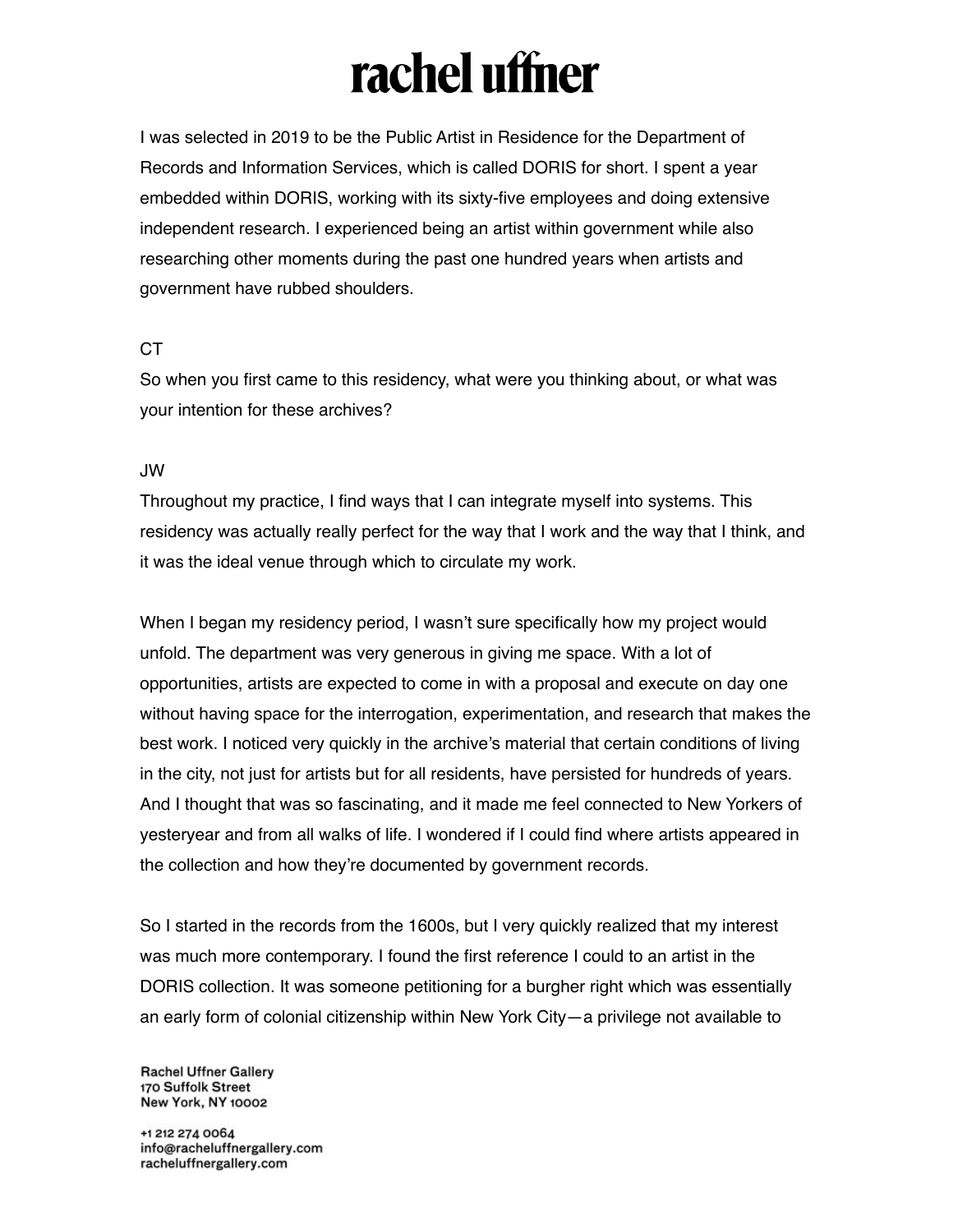indentured servants, enslaved individuals and, initially, Jews. A non-Jewish, white, European artist was petitioning that they were owed the burgher right, without having to pay, because of a commissioned painting they made for an official.

So right away in the first instance we have rules and regulations, ordinances and exclusion. And in this case, there is a litigious element as well in which the city is sort of forced to adjudicate the value of art in a practical and black-and-white kind of way. But I quickly realized that the modern era was much more developed in how record keeping has evolved to be multi-format, capturing more perspectives and often with visual and audio-visual details. The proliferation of information and information recording devices has, of course, grown exponentially.

#### CT

Among my personal favorites upon looking at your work is some paperwork about Jonas Mekas. I was also struck by some review notes about the public installations that Faith Ringgold and Mel Chin were proposing for city hospitals. I am curious to know about some of the content that lit sparks for you and how those choices came together for the layouts of these photographic pieces.

#### JW

Each piece that I wound up making as part of my residency is essentially a large photographic print, but they look like collages. They're an assemblage of both original archival items and the retrieval slips used to access them. Using these retrieval slips, I pared the vast amount of information in those archival items down to a few visible sentences or images. Each composition is around a theme. So the items that you mentioned, with Ringgold and Chin, were in a composition called Critique (2020). As the name suggests, that work contains examples of city officials and city workers critiquing artists or artwork. But a huge majority of the time when civil servants are asked to do that they don't necessarily have a background in art history, visual art, or performing arts. They might be an executive at Health and Hospitals, which is the agency of the

**Rachel Uffner Gallery** 170 Suffolk Street **New York, NY 10002**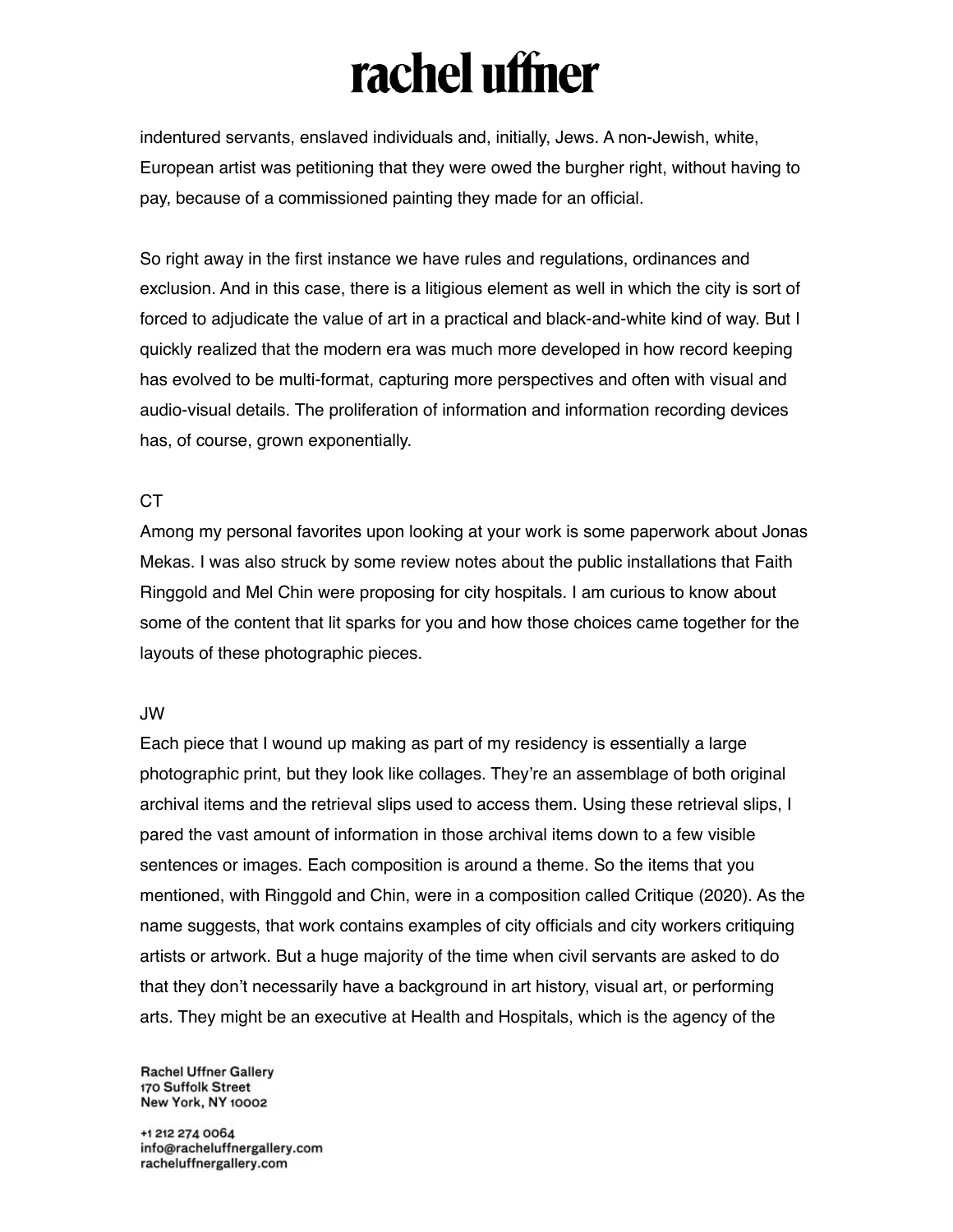New York City public hospital system, and they're on a panel or committee that's overseeing a Percent for Art commission, which funds art for city buildings. Here and elsewhere throughout the project when civil servants were evaluating, trying to understand, trying to explain, or attempting to categorically organize artists and artworks, I found their language to be very real and jargon free. It was interesting, accessible language that was revealing of people's intentions and opinions. Sometimes this was wonderfully illuminating. Other times, it showed some of the biggest problems within government systems, specifically, how they operate in terms of hierarchies of power and privilege codified through public spending that prizes certain types of work over others. These systems often uphold standards, such as a rigid definition of "professionalism," that are not necessarily applicable for working creatives trying to produce things.

#### CT

You have explained to me how the photographs are part of the archive of the agency and how they can also have separate lives as your artwork. I'm really interested in the double life these images have. Could you break it down for me again?

#### JW

The photographs that I made are an edition of three with one artist proof. The first print of the edition for every photograph is in the custody of the government of the City of New York and will remain there forever. They now are part of the material that the government preserves and makes accessible to the public. The second prints of the edition have largely been acquired by museums around the country. In some cases, the museums are directly and thematically related to content in the pieces. For example, the Brooklyn Museum has acquired a piece that is about former New York City mayor Rudolph Giuliani's attempts to defund the Brooklyn Museum in the late '90s, and it includes some really fascinating material that I recently uncovered about that process. As part of these museum acquisitions, I was interested in making museological systems of recordkeeping visible. In the case of the Brooklyn Museum, the credit line that accompanies the acquisition names Giuliani as an artist. Specifically the credit line includes: "in

**Rachel Uffner Gallery** 170 Suffolk Street New York, NY 10002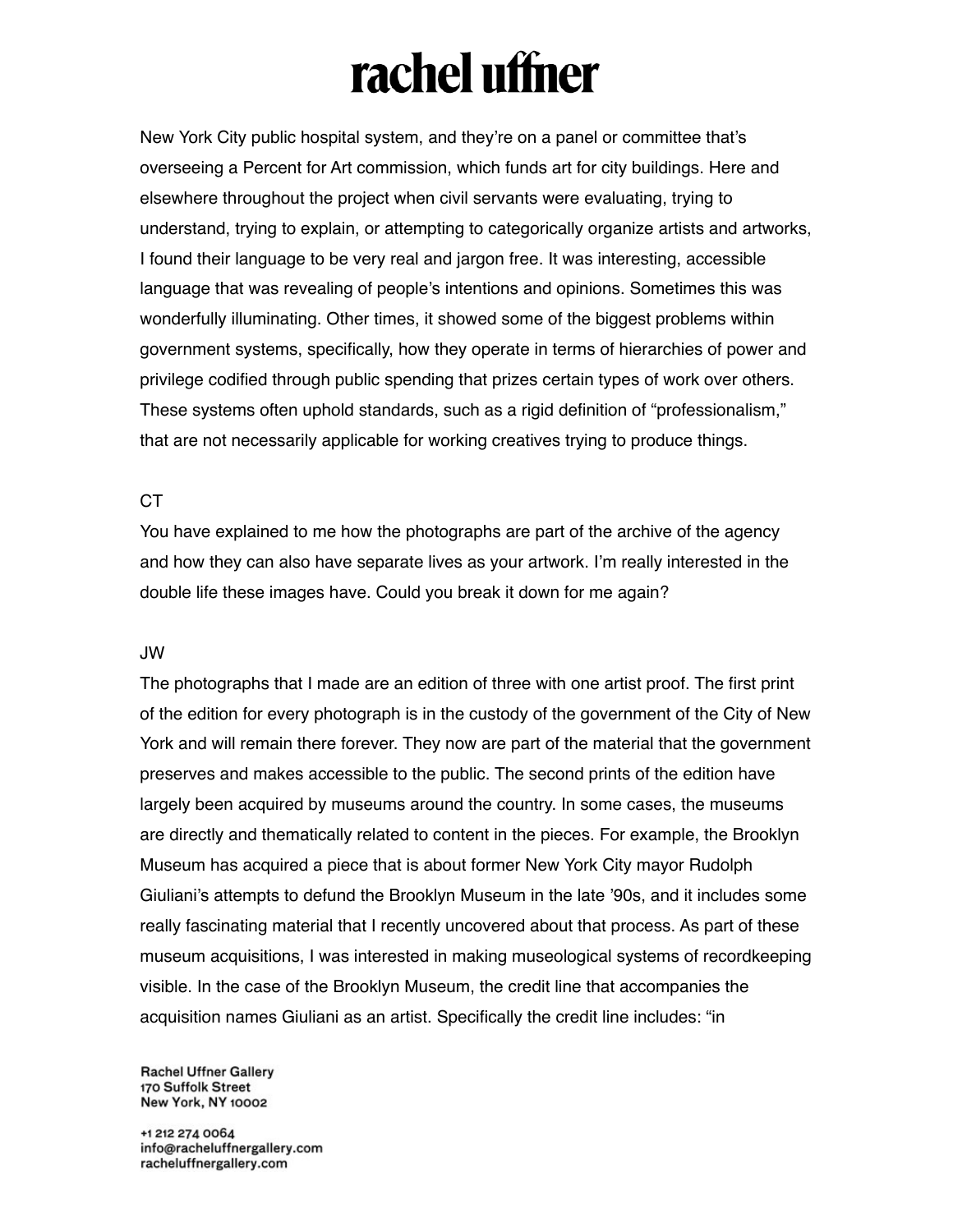acknowledgment of Rudy Giuliani, fine art photographer." This is related to material in the piece and his personal photographic practice that I explore in the work. The credit line is a powerful site for intervention because it's included on the wall text that accompanies an exhibited work. The third prints from the series are included in the show at Rachel Uffner Gallery, alongside new work focused on government and the arts.

#### **CT**

There's another project that's in the show. Could you speak a little about that?

#### JW

The last major work draws on research I did at the New York State archive in Albany. This archive has an incredibly detailed collection about film censorship in New York state. From 1921 to 1965, almost half of the twentieth century, films couldn't be legally screened in theaters in New York until scenes that the state government felt were "immoral" or "indecent" were eliminated. Unbeknownst to many New Yorkers, including my mother and grandmother who grew up in the state in this period, theaters only showed these "sanitized" versions of contemporary films. The archive retained no film reels—only textual documentation about the edits—so I spent many months hunting down the eliminated scenes and stitching them together into a short film I called Governing Body (2021). I was interested to see how this film full of once-taboo content, nearly all of which was related to women and gender nonconforming characters' bodies and freedoms, would be evaluated by authorities today. I submitted the film to the Motion Picture Association (MPA) which rated it by current standards. The film received a Restricted (R) rating specifically because of the realistic childbirth depicted and some sexual content. Once the MPA rates a film, they also gain control over movie posters and other visual representations of the film. I was fascinated to receive their rejection for several Governing Body movie posters that were deemed inappropriate for all audiences. These posters featured images of women breastfeeding and sculptures and paintings of nude women, not unlike what you'd see in any art museum. Technically, now that this material has been officially "disapproved" by the MPA, I'm not allowed to use it

**Rachel Uffner Gallery** 170 Suffolk Street New York, NY 10002